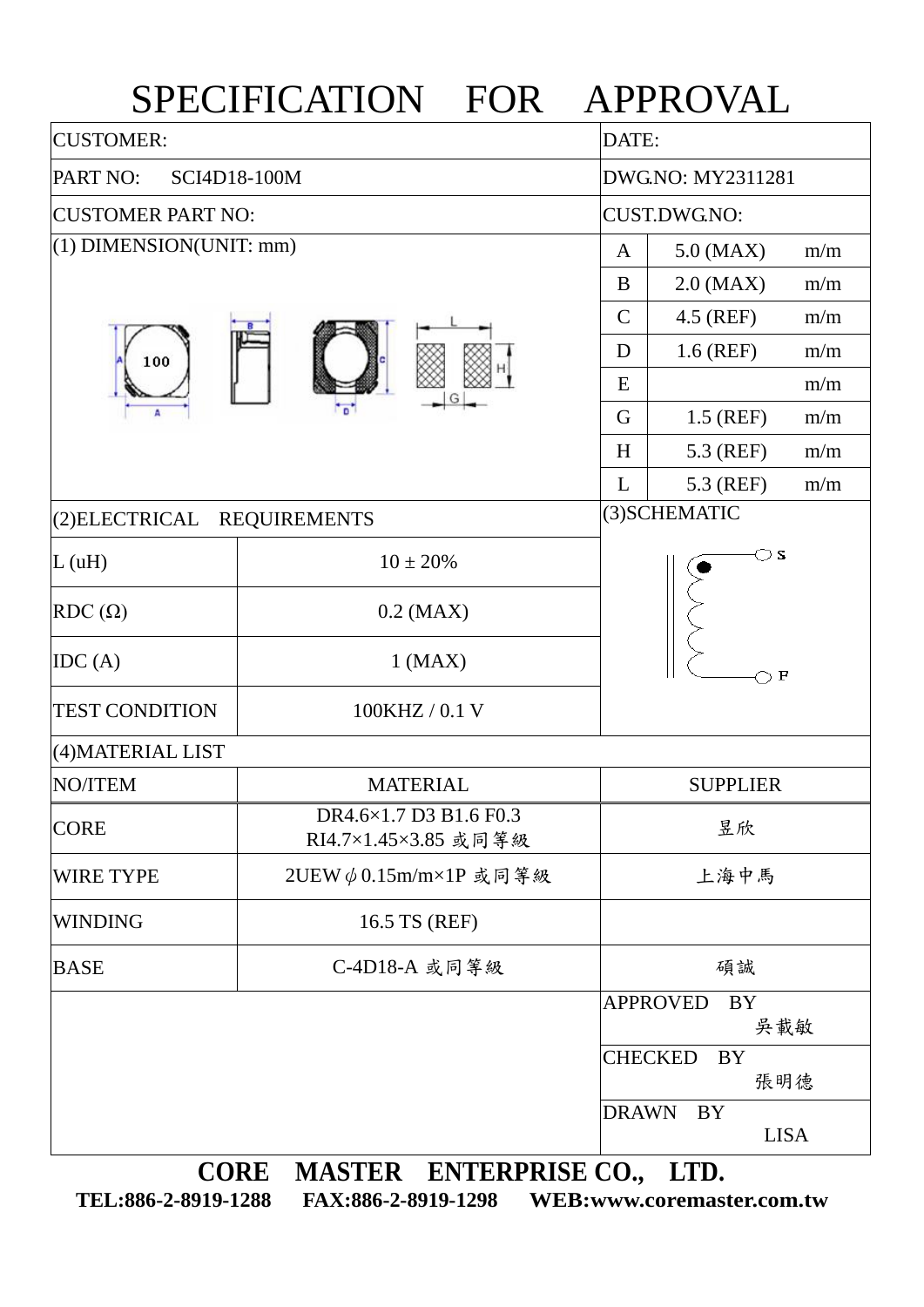|                                |                                                                  |                                  | <b>TEST</b>       | <b>DATA</b>          |                                    |           |             |  |
|--------------------------------|------------------------------------------------------------------|----------------------------------|-------------------|----------------------|------------------------------------|-----------|-------------|--|
| <b>CUSTOMER:</b>               |                                                                  | DATE:                            |                   |                      |                                    |           |             |  |
| PART NO:<br>SCI4D18-100M       |                                                                  |                                  |                   | DWG.NO: MY2311281    |                                    |           |             |  |
| <b>CUSTOMER PART NO:</b>       |                                                                  |                                  |                   |                      | <b>CUST.DWG.NO:</b>                |           |             |  |
| TEST CONDITION: 100KHZ / 0.1 V |                                                                  |                                  |                   | DIMENSION (UNIT: mm) |                                    |           |             |  |
| <b>ITEM</b>                    | L<br>(uH)                                                        | <b>RDC</b><br>$(\Omega)$         | <b>IDC</b><br>(A) | $\mathbf{A}$         | B                                  |           |             |  |
| <b>SPEC</b>                    | 10<br>± 20%                                                      | 0.2<br>(MAX)                     | 1<br>(MAX)        | 5.0<br>(MAX)         | 2.0<br>(MAX)                       |           |             |  |
| $\mathbf{1}$                   | 8.7                                                              | 0.13                             | OK                | 4.94                 | 1.77                               |           |             |  |
| 2                              | 10.1                                                             | 0.13                             | OK                | 4.91                 | 1.81                               |           |             |  |
| 3                              | 10.1                                                             | 0.13                             | OK                | 4.91                 | 1.80                               |           |             |  |
| $\overline{4}$                 | 9.8                                                              | 0.12                             | OK                | 4.87                 | 1.84                               |           |             |  |
| 5                              | 9.9                                                              | 0.12                             | OK                | 4.90                 | 1.81                               |           |             |  |
| 6                              | 8.8                                                              | 0.13                             | OK                | 4.86                 | 1.80                               |           |             |  |
| $\overline{7}$                 | 9.7                                                              | 0.12                             | OK                | 4.91                 | 1.70                               |           |             |  |
| 8                              | 9.4                                                              | 0.12                             | OK                | 4.91                 | 1.81                               |           |             |  |
| 9                              | 9.4                                                              | 0.12                             | OK                | 4.87                 | 1.83                               |           |             |  |
| 10                             | 10.4                                                             | 0.13                             | OK                | 4.90                 | 1.82                               |           |             |  |
| $\bar{\mathbf{X}}$             | 9.6                                                              | 0.13                             |                   | 4.90                 | 1.80                               |           |             |  |
| $\mathbf R$                    | 1.7                                                              | 0.01                             |                   | 0.08                 | 0.14                               |           |             |  |
| <b>TEST</b><br><b>VR-131</b>   | <b>INSTRUMENTS</b><br>HIOKI3532-50 LCR METER<br><b>RDC METER</b> |                                  |                   |                      | APPROVED                           | BY        | 吳載敏         |  |
| VR116+VR7220 BA/S CURRENT      |                                                                  |                                  |                   |                      | <b>CHECKED</b><br><b>BY</b><br>張明德 |           |             |  |
|                                |                                                                  |                                  |                   |                      | <b>DRAWN</b>                       | <b>BY</b> | <b>LISA</b> |  |
|                                |                                                                  | CORE MASTER ENTERPRISE CO., LTD. |                   |                      |                                    |           |             |  |

**TEL:886-2-8919-1288 FAX:886-2-8919-1298 WEB:www.coremaster.com.tw**